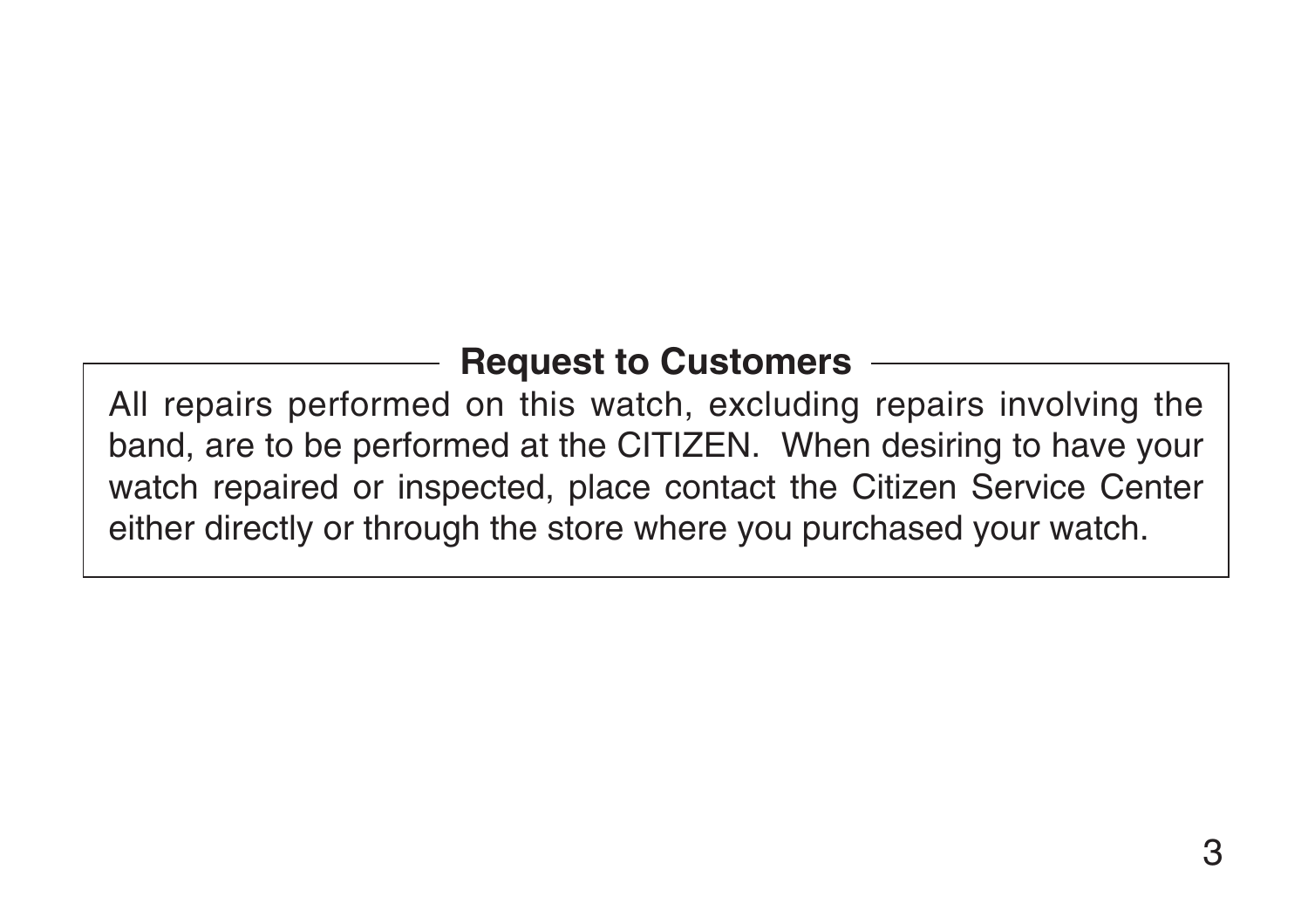## **Contents**

|    | 1. Features of the Citizen Promaster 300 m Professional Diver  5                                                                                                                                                              |  |
|----|-------------------------------------------------------------------------------------------------------------------------------------------------------------------------------------------------------------------------------|--|
|    | 2. Names of Components <b>COMPONERS</b> 6                                                                                                                                                                                     |  |
| 3. |                                                                                                                                                                                                                               |  |
|    | 4. Setting the Time and Date <b>manufacture of the Setting the Time and Date manufacture</b>                                                                                                                                  |  |
|    |                                                                                                                                                                                                                               |  |
|    |                                                                                                                                                                                                                               |  |
|    | 7. Replacing the Secondary Battery manufacture manufacture 15                                                                                                                                                                 |  |
|    | 8. Time Required for Charging <b>William Community</b> 16                                                                                                                                                                     |  |
|    |                                                                                                                                                                                                                               |  |
|    | 10. When Using for Diving <b>With the Contract of Street Parameter</b> 19                                                                                                                                                     |  |
|    | 11. Using the Rotating Bezel <b>William Strategie and Strategie Professor</b> 21                                                                                                                                              |  |
|    | 12. Adjusting length with the Extension Band                                                                                                                                                                                  |  |
|    |                                                                                                                                                                                                                               |  |
|    | 13. Precautions manufactured and the contract of the contract of the contract of the contract of the contract of the contract of the contract of the contract of the contract of the contract of the contract of the contract |  |
|    | 14. Specifications <b>contract and the Specifications</b> 30                                                                                                                                                                  |  |
|    |                                                                                                                                                                                                                               |  |

### **1. Features of the Citizen Promaster 300 m Professional Diver**

This watch is a diver's watch designed to withstand depths down to 300 m (water pressure equivalent to 30 atm).

#### **1. Titanium Case Offering Outstanding Features**

- \* The watch case employs a titanium base offering superior corrosion resistance, light weight and high strength, while the surface is specially treated for high hardness and enhanced scratch resistance.
- **2. Rotating Bezel with Reverse Rotation Prevention Mechanism to Prevent Incorrect Operation**
	- \* The rotating bezel, which is important for checking diving time, employs a reverse rotation prevention mechanism that prevents the rotating bezel from being rotated inadvertently.

#### **3. Screw down locking Crown**

\* The screw down locking crown can be securely locked in position through the use of a screw-locking mechanism. What is more, the use of three O-rings results in enhanced airtightness and water resistance. Furthermore, the screw down locking crown is located at the 9:00 position to prevent it from obstructing movement of the wrist or wetsuit.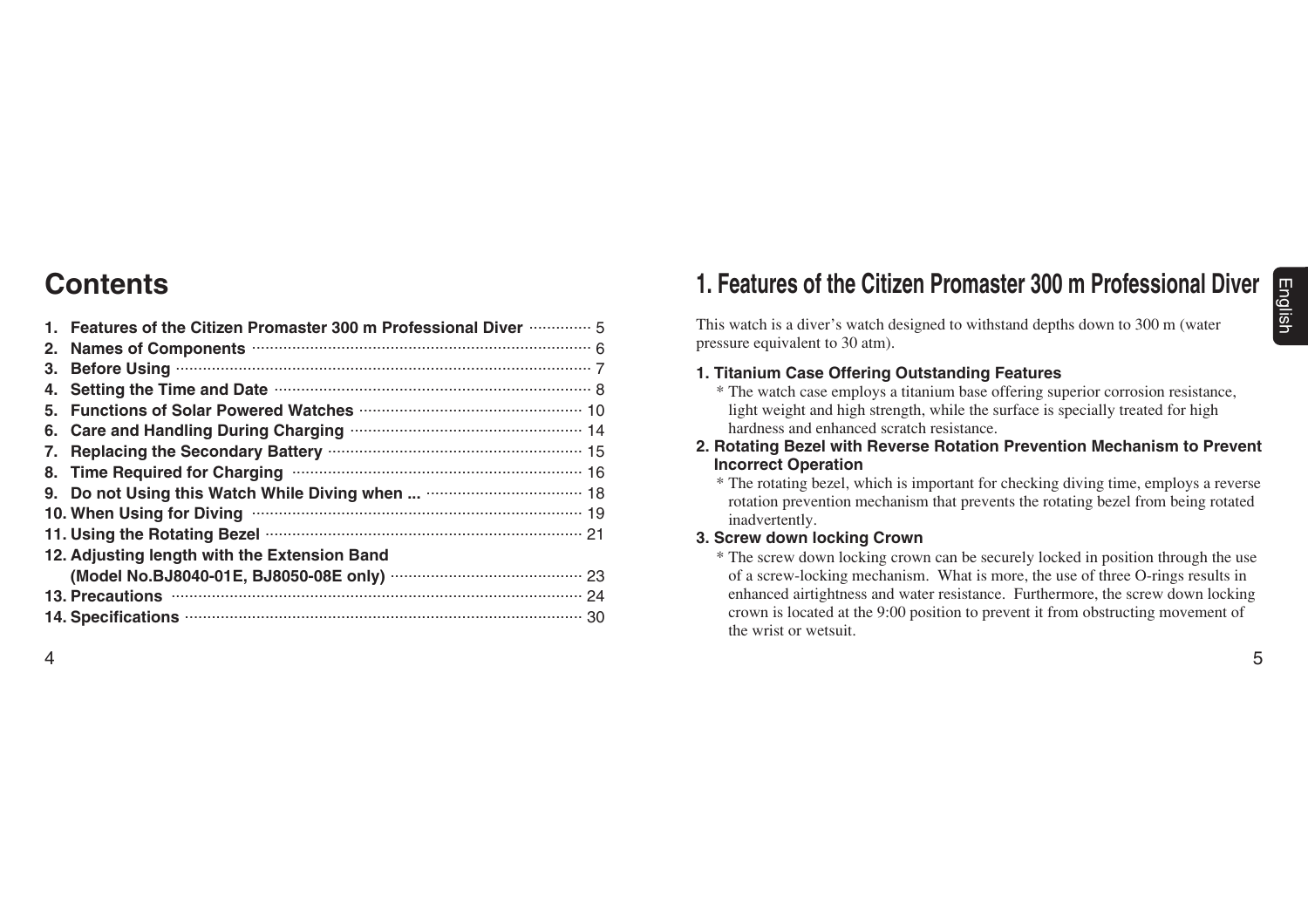## **2. Names of Components 3. Before Using**



The design may vary depending on the model.

This watch is powered not by an ordinary battery, but by converting photo energy to electrical energy.

**Before using, expose to light and make sure the watch is sufficiently charged.** 

**See "8. Time Required for Charging" for reference charging times.** 

A secondary battery is used in this watch to store electrical energy. **This secondary battery is a clean energy battery which does not use any toxic substances such as mercury. Once fully charged, the watch will continue to run for about 6 months without further charging.** 

To use this watch comfortably, **make sure that the watch is always recharged before it stops.**

There is no risk of overcharging this watch. (Overcharge Prevention Function is provided)

**We recommend that you recharge the watch everyday.**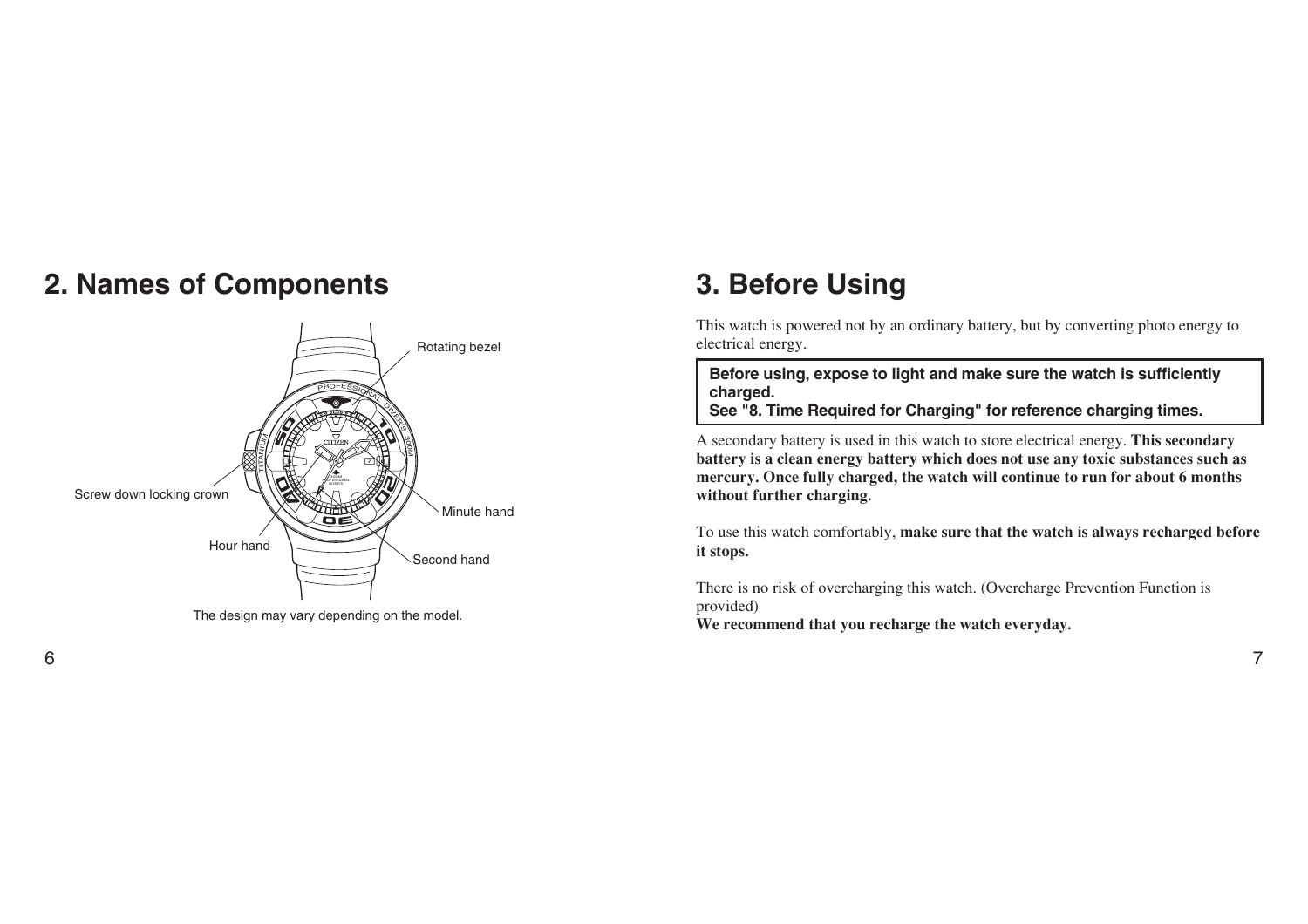# **4. Setting the Time and Date**

#### **Note:**

A screw down locking crown is employed to enhance the water resistance of the watch. When operating the crown, first turn it to the left to disengage the screw lock. Once you have finished operating the crown, always make sure to return the crown to the normal position and then turn it to the right while pushing it in so that the screw lock is securely engaged.



### W**Setting the time**

- 1. Stop the second hand at the 0 second position by pulling the crown out to the 2nd click.
- 2. Turn the crown to set the time.
- 3. After setting the time, firmly push the crown back in to its normal position.

### W**Setting the date**

1. Pull the crown out to the 1st click.

- 2. Set the desired date by turning the crown.
- Do not adjust the date when the watch display is reading between 9:00 pm and 1:00 am, otherwise the date might not change on the following day.
- In the case of date display models, turning the crown clockwise will result in the loose play of the crown.
- The calendar function of this watch operates on a 31-day cycle. It is necessary to change the date to the first day of the following month manualy by turning the crown for months having less than 31days (monthes having 30 days and February.)
- 3. After you have set the date, be sure to firmly return the crown to its normal position.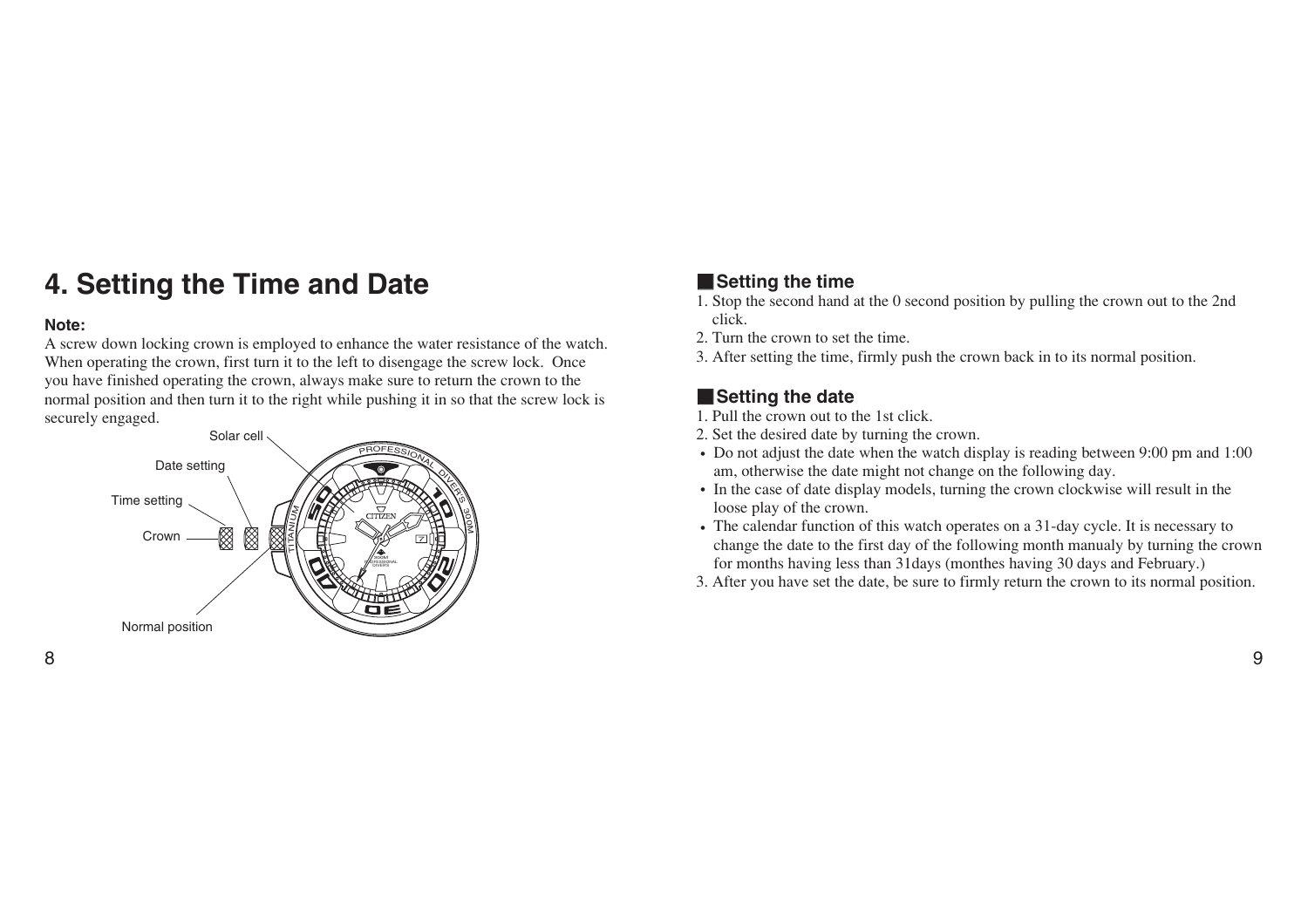# **5. Functions of Solar Powered Watches**

If the charge becomes insufficient, a warning function will operate and the display changes as shown below.

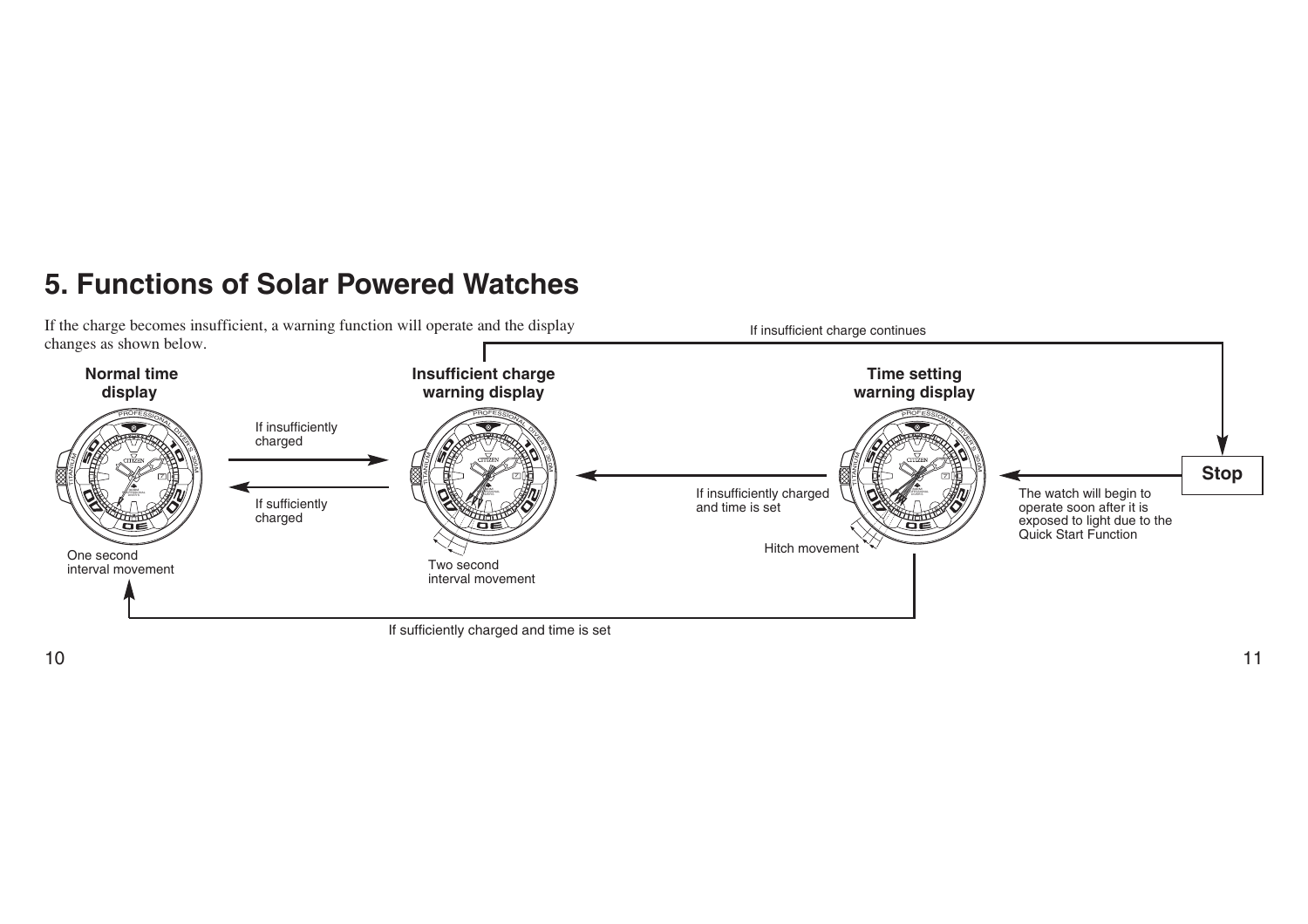#### $\blacksquare$  **Insufficient Charge Warning Function The second hand changes to a two second**

### **interval movement to indicate insufficient recharging.**

Even in such a case, the watch keeps correct time, but about 3 days after the two second interval movement begins, the watch will stop. After exposing the watch to light, recharging takes place and the watch returns to one second interval movement.

### **WAGUICA Start Function**

The watch will stop if it is completely discharged. **It will begin to operate soon after it is exposed to light.** 

(However, the time to start may vary according to the brightness of the light.)



Two second interval movement

### **K**Time Setting Warning Function

If the watch stops, subsequent exposure to light allows the Quick Start Function to start again, and **the second hand moves with a hitch to indicate that the time is incorrect.**

In this case, quickly recharge the watch and reset the time.

Otherwise, the hitch movement will continue.



Hitch movement

### **NOvercharge Prevention Function**

#### **There is no risk of overcharging.**

Once the secondary battery is fully recharged, the overcharging prevention feature comes into operation and prevents overcharging.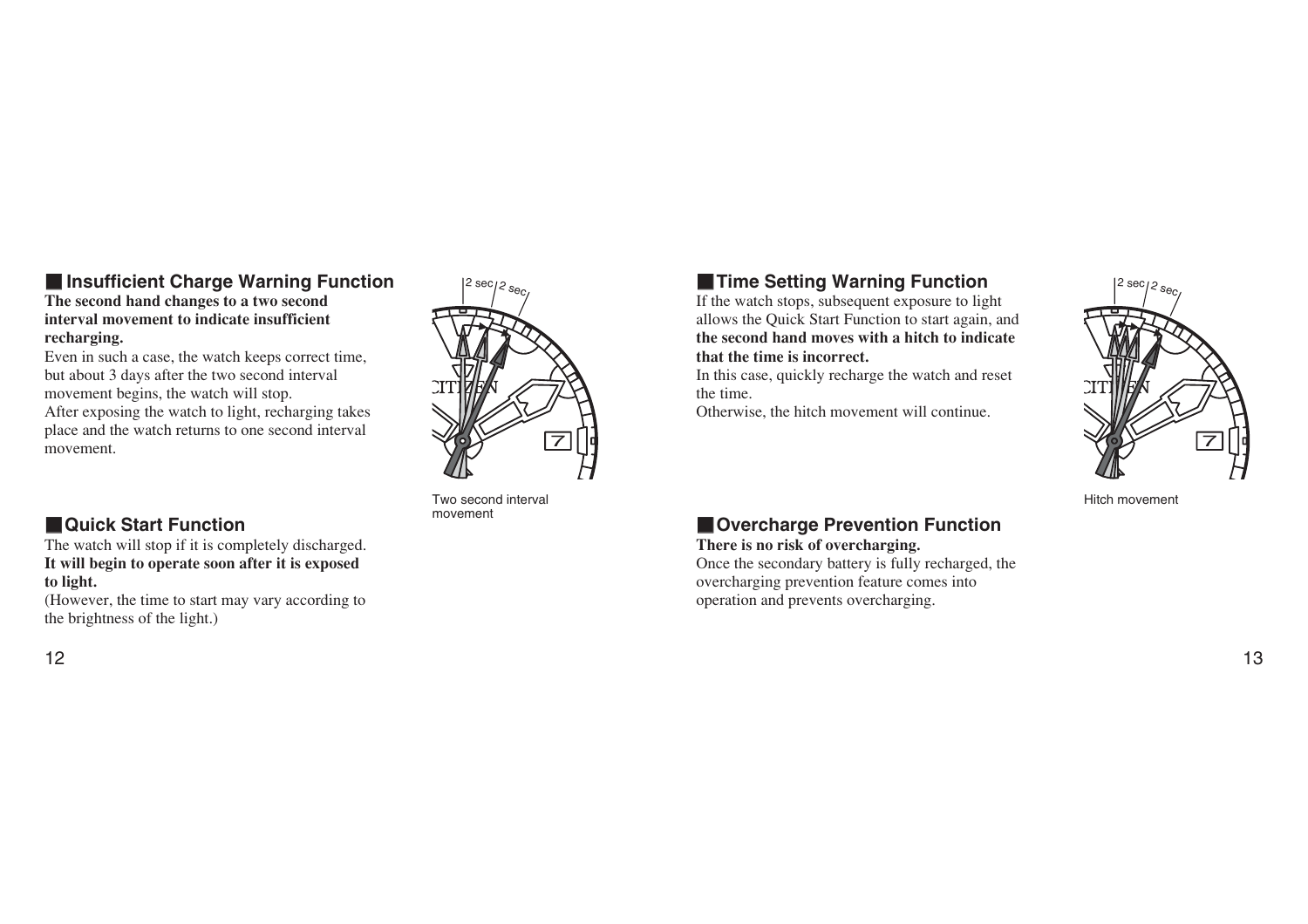# **6. Care and Handling During Charging**

#### **Notes on use**

#### **Take care to charge your watch during use.**

Please note that if you wear long sleeves, the watch can easily become insufficiently charged because it is hidden and not exposed to light.

• When you take the watch off, place it in as bright a place as possible, and it will always continue to run properly.

### **Notes on recharging**

- Avoid recharging at high temperatures (over about  $60^{\circ}C/140^{\circ}F$ ), otherwise the watch will be damaged during recharging.
- (eg) Charging the watch near a light source that easily becomes hot, such as an incandescent lamp or a halogen lamp.

Charging in a place that easily becomes hot, such as a dashboard.

When you charge the watch by an incandescent lamp, place the watch about 50cm (20in.) from the light source to prevent the watch from reaching an extremely high temperature.

# **7. Replacing the Secondary Battery**

**Unlike ordinary batteries, the secondary battery used in this watch does not have to be periodically replaced due to repeated charging and discharging.**

#### **CAUTION**

Never use another battery different from the secondary battery used in this watch. The watch structure is designed so that a different kind of battery other than that specified cannot be used to operate it. In case a different kind of battery such as a silver battery is used, there is the risk of it becoming overcharged and bursting, causing damage to the watch and even to the wearer.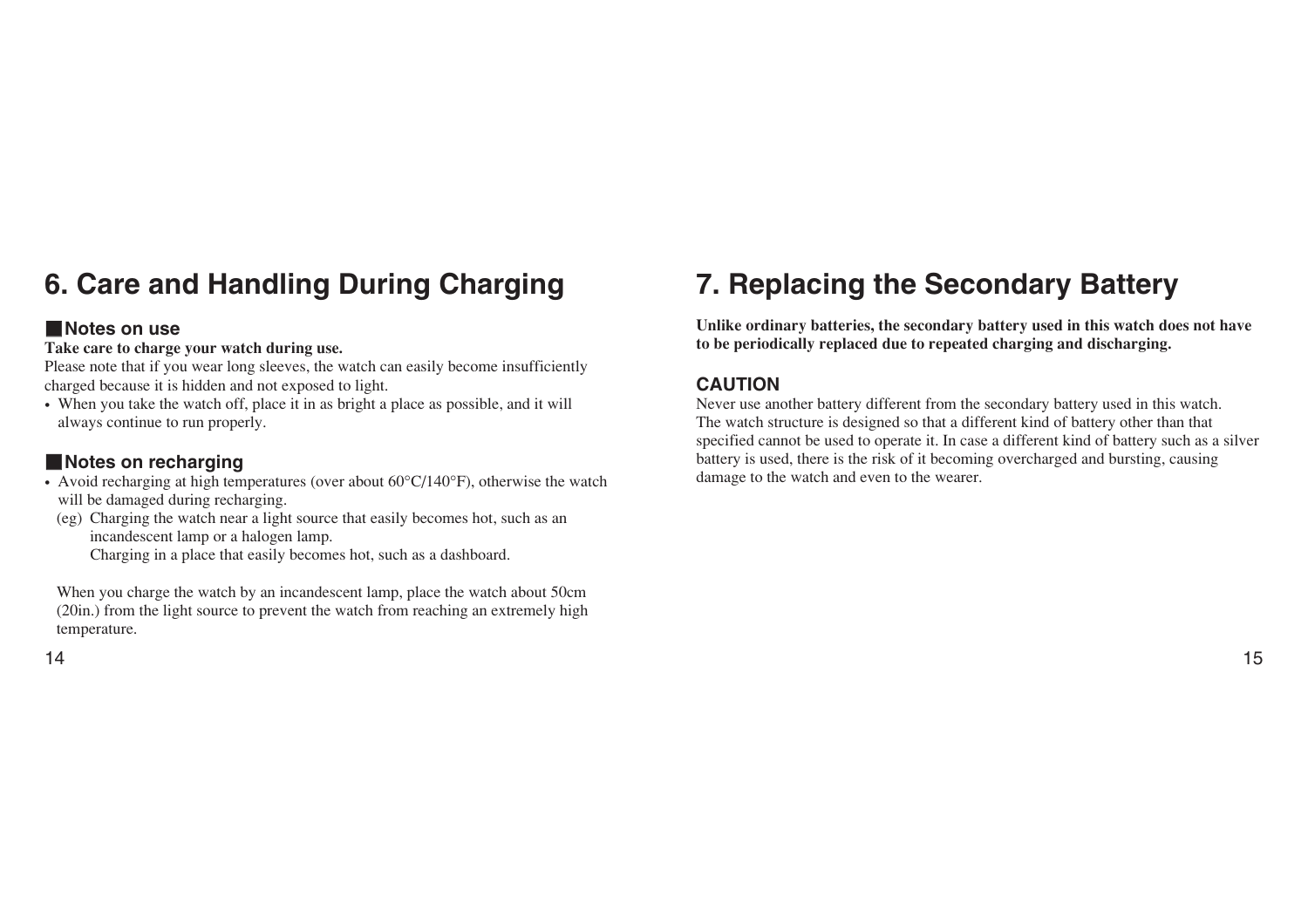# **8. Time Required for Charging**

Time required for recharging may vary according to the design (color of the dial, etc.) and operating environment. The following table will serve as a rough reference.

| Illuminance                                                   |                                                | Time required    |                                                  |                     |  |  |
|---------------------------------------------------------------|------------------------------------------------|------------------|--------------------------------------------------|---------------------|--|--|
| (lux)                                                         | Environment                                    | One day<br>usage | From the stop state<br>to one second<br>movement | Full charge<br>time |  |  |
| 500                                                           | Inside an ordinary<br>office                   | 3 hours          | 43.5 hours                                       |                     |  |  |
| 60-70cm (24-28in.) under<br>1000<br>a fluorescent light (30W) |                                                | 1.5 hours        | 21.5 hours                                       |                     |  |  |
| 3000                                                          | 20cm (8in.) under a<br>fluorescent light (30W) | 30 minutes       | 7 hours                                          | 105 hours           |  |  |
| 10000                                                         | Outdoors, cloudy                               | 10 minutes       | 2 hours                                          | 33 hours            |  |  |
| 100000                                                        | Outdoors, summer,<br>sunny                     | 3 minutes        | 36 minutes                                       | 9 hours             |  |  |

\* The recharging time is the time when the watch is continuously exposed to light.

Full charge time .......... The time to fully recharge after the watch has stopped. One day usage ............. The time required for the watch to run for one day with one second interval movement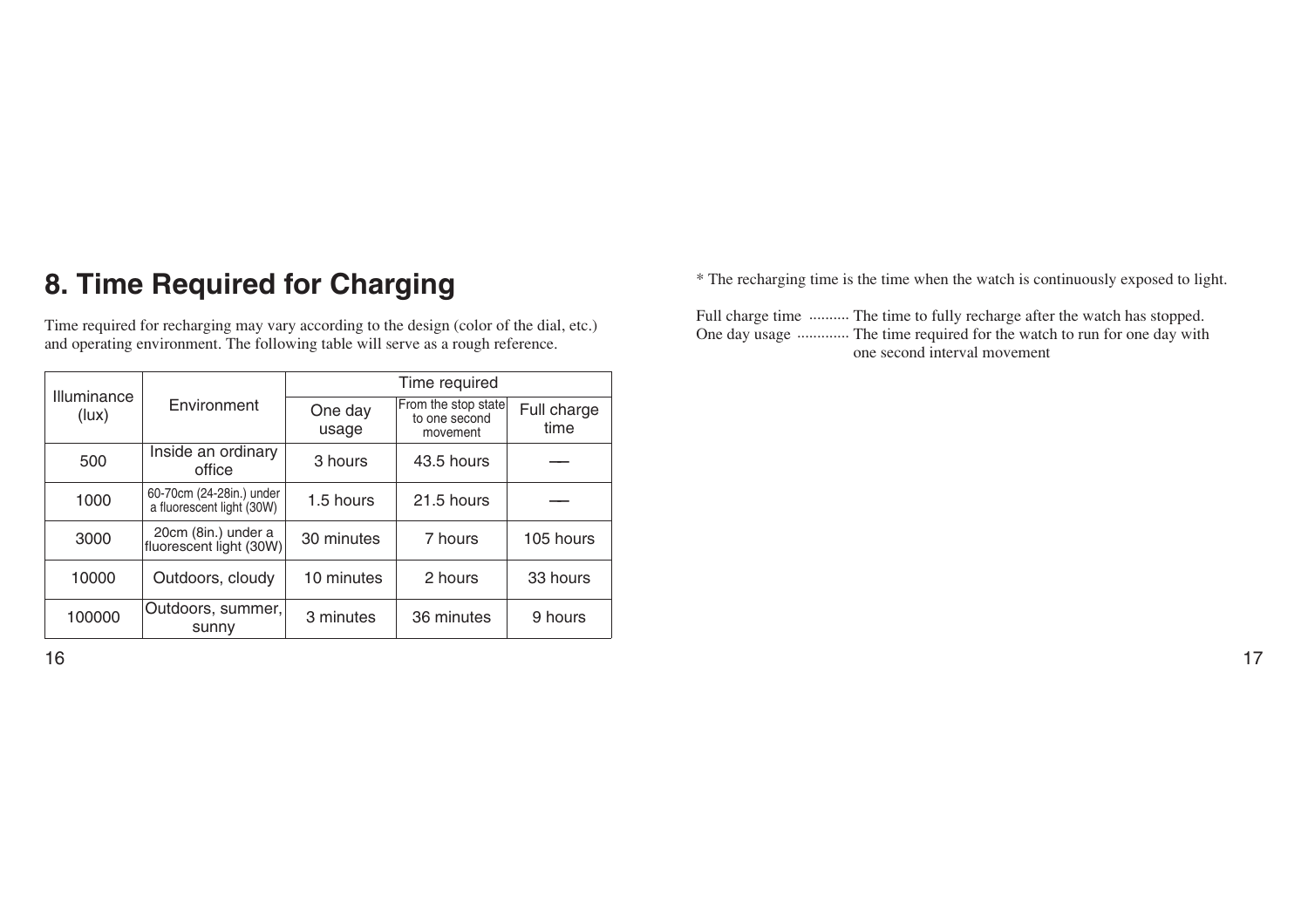### **9. Do not Using this Watch while Diving when...**

#### **PROHIBITED**

Do not use your watch while diving when the following occur.

- The insufficient recharging warning feature is activated. As the battery approaches the end of its life, the second hand begins to move in 2 second increments. (When this happens, expose the watch to light so that it recharges and the second hand returns to normal movement. )
- The watch stops or exhibits any abnormal operation.

# **10. When Using for Diving**

#### **Precautions when Using during Diving:**

- \* When using a diver's watch, please make sure that you have received the proper education and training for various types of diving, and observe all rules.
- \* Please make sure to use the watch properly based on a thorough understanding of watch handling and precautions. Please note that failure to operate the watch in a manner not described in the user's manual may prevent the watch from functioning properly.

#### **<Before Diving>**

- \* Please make sure that the crown is pushed in firmly and the screw is securely tightened.
- \* Please check that the band is securely attached to the watch.
- \* Please confirm that there are no cracks, scratches, chips or other abnormalities in the band and glass.
- \* Please check that the rotating bezel rotates properly.
- \* Please check that the time and date are set correctly.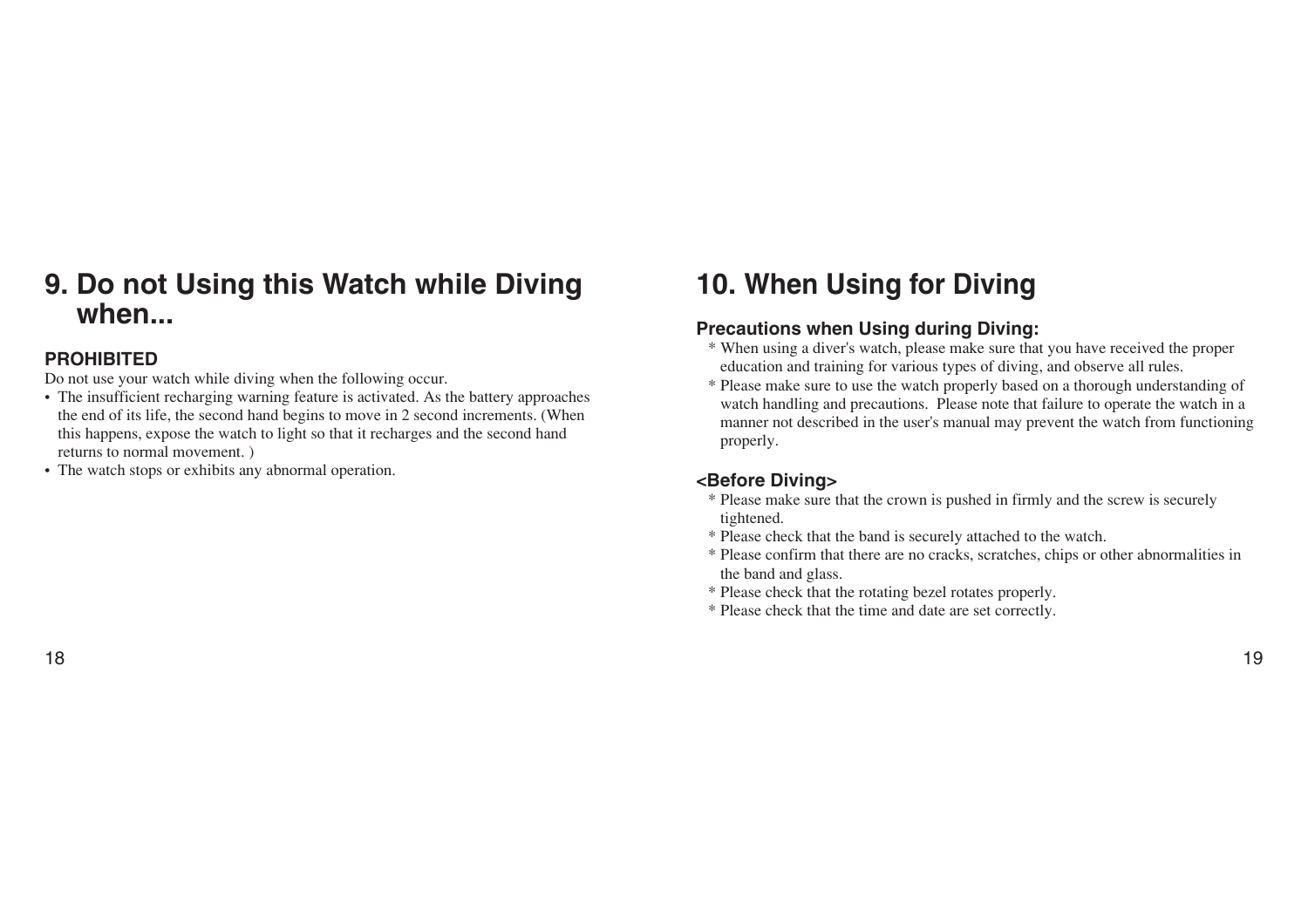\* Please check that the second hand is moving properly.

If the second hand is moving at two-second intervals, this means that the watch is not sufficiently charged. Sufficiently charge the watch when this occurs.

#### **<During Diving>**

- \* Never attempt to turn or pull out the crown underwater. This can cause defective water resistance or other malfunction.
- \* Be careful to avoid bumping your watch on hard objects such as diving equipment or rocks.

#### **<After Diving>**

\* Completely wash off any sea water, mud or sand adhered to the watch with pure water after checking that the crown and screw are tightened. Wipe off any excess moisture with a dry cloth.

# **11. Using the Rotating Bezel**

The rotating bezel can be used as a reference for elapsed time during diving or for the amount of time remaining relative to a predetermined amount of time.

#### **[Setting the Rotating Bezel]**

\* Only turn the rotating bezel to the left. It cannot be rotated in the opposite direction (to the right) to prevent the risk of incorrect operation.

#### **Determination of Elapsed Time**



\* Align the ▼ mark on the rotating bezel with the minute hand. After a certain amount of time has elapsed, the elapsed time can be determined from the scale on the rotating bezel.

Elapsed time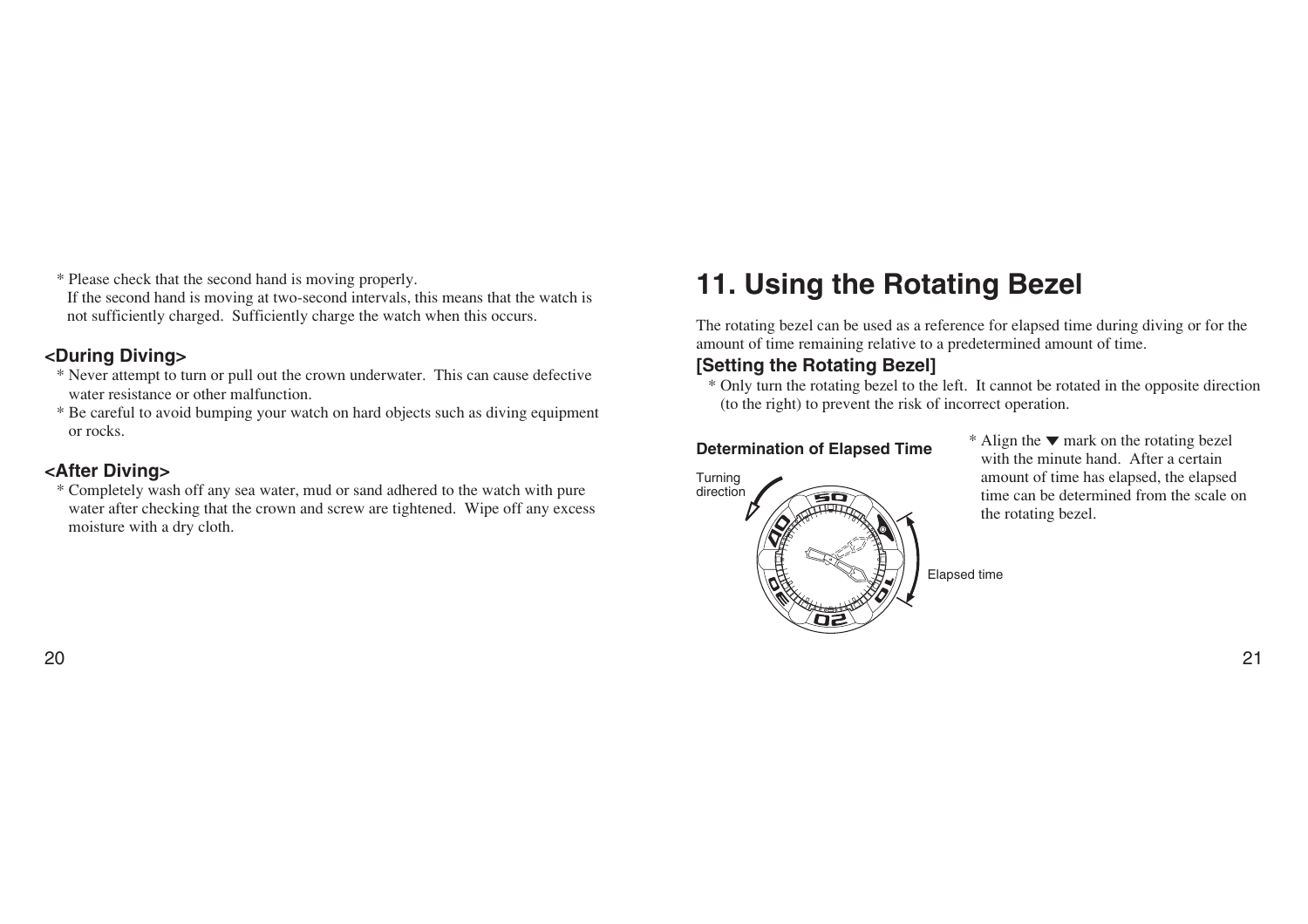#### **Determination of Remaining Time**



\* The remaining time can be determined by aligning the  $\nabla$  mark on the rotating bezel with the target time.

Remaining time

### **12. Adjusting length with the Extension Band** (Model No.BJ8040-01E, BJ8050-08E only)

\* When wearing the watch over a wetsuit and so forth, and the length of the standard band is not long enough, attach the extension band provided to adjust the length of the band.



22 23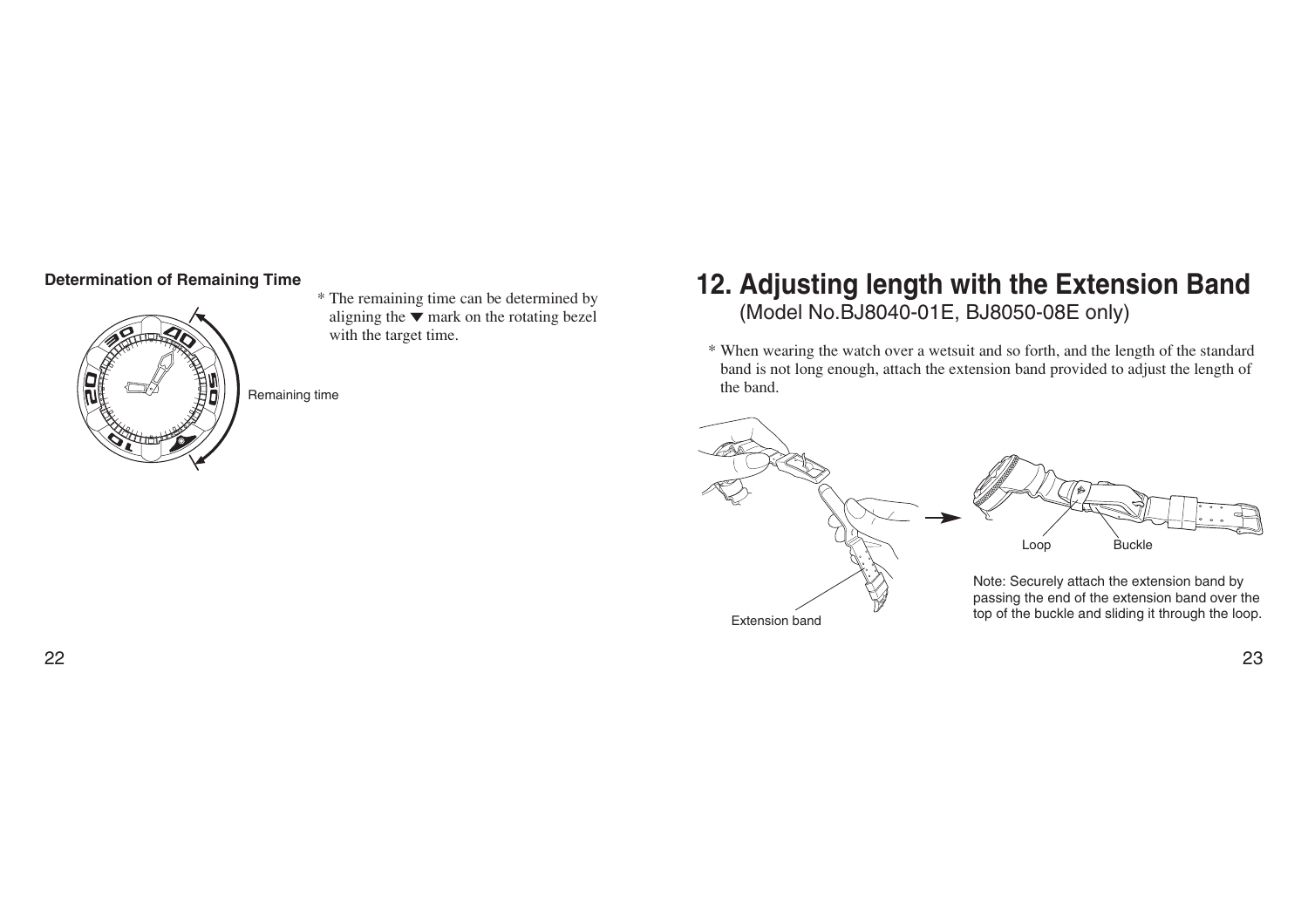## **13. Precautions**

#### **CAUTION: Water-resistance performance**

There are several types of water-resistant watches, as shown in the following table. The unit "bar" is roughly equal to 1 atmosphere.

\* WATER RESIST(ANT) xx bar may also be indicated as W.R. xx bar.

For correct use within the design limits of the watch, confirm the level of waterresistance of your watch, as indicated on the dial and case, and consult the table.

| W.R. XX bar.              |                            | <b>Examples of use</b>        |                                         |               |                                            |                              |                                |
|---------------------------|----------------------------|-------------------------------|-----------------------------------------|---------------|--------------------------------------------|------------------------------|--------------------------------|
|                           |                            | کردے)                         |                                         | Q)            | $\circ$ %<br>$\circ$ $\circ$ $\circ$<br>œg | ి                            |                                |
| <b>Indication</b>         | <b>Specifications</b>      | Minor exposure<br>to water    | Moderate exposure<br>to water (washing, | Marine sports | Scuba diving                               | Saturation<br>diving (helium | Operation of the<br>crown with |
| Dial or Case (case back)  |                            | (washing face,<br>rain, etc.) | kitchen work,<br>swimming, etc.)        | (skin diving) | (with air tank)                            | enriched<br>enviroment)      | moisture visible               |
| <b>DIVER'S WATCH 300M</b> | Water-resistant<br>to 300M | OK                            | OK                                      | OK            | OK                                         | OK                           | <b>NO</b>                      |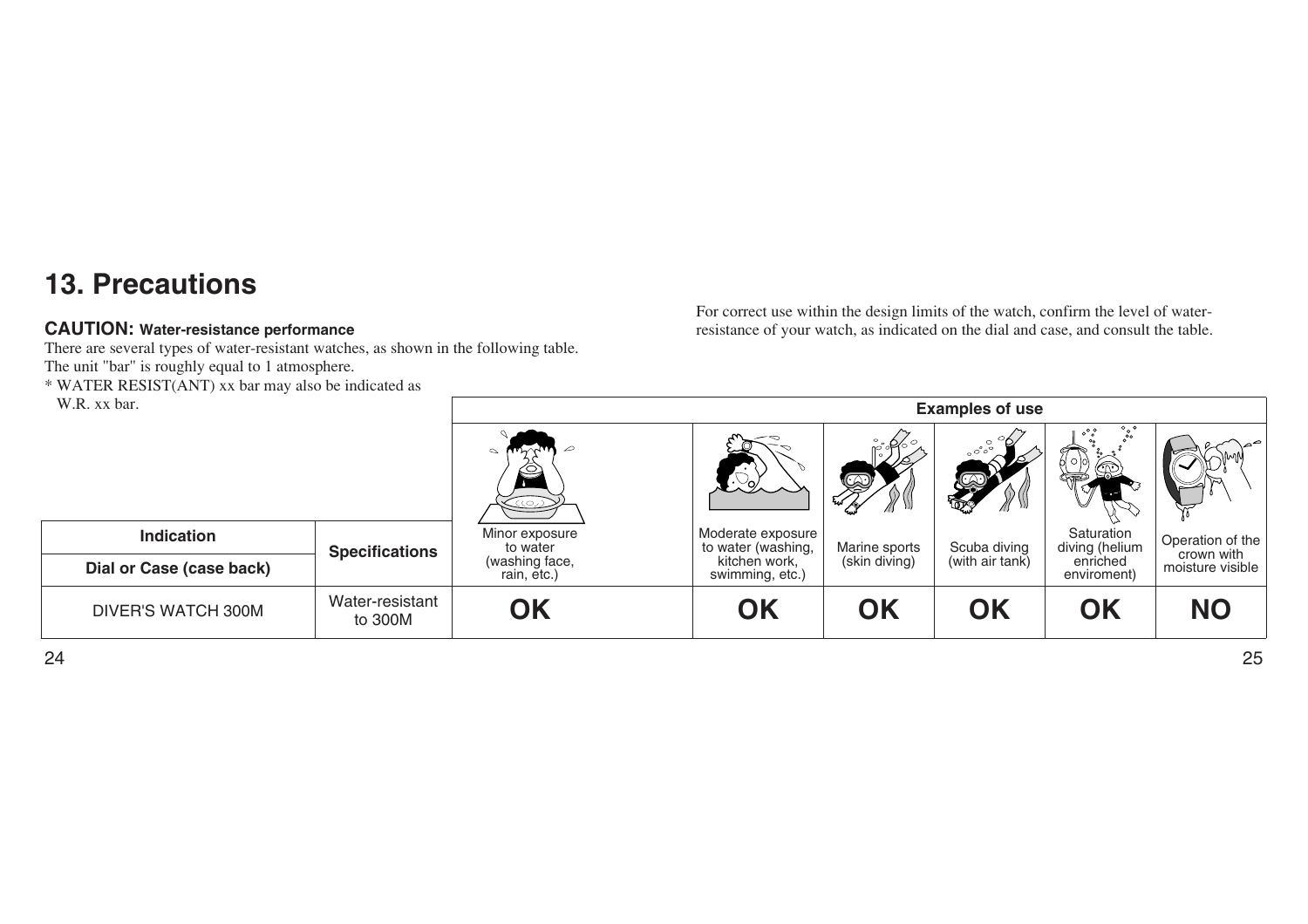#### **CAUTION**

- Be sure to use the watch with the crown pressed in (normal position). If your watch has a screw-type crown, be sure to tighten the crown completely.
- Do NOT operate the crown with wet fingers or when the watch is wet. Water may enter the watch and compromise water-resistance.
- If the watch is used in seawater, rinse with fresh water afterward and wipe with a dry cloth.
- If moisture has entered the watch, or if the inside of the crystal is fogged up and does not become clear within a day, immediately take the watch to your dealer or Citizen Service Center for repair. Leaving the watch in such a state will allow corrosion to form inside.
- If seawater enters the watch, place the watch in a box or plastic bag and immediately take it in for repair. Otherwise, pressure inside the watch will increase, and parts (crystal, crown, buttons, etc.) may come off.

#### **CAUTION: Keep your watch clean.**

- Leaving dust and dirt deposited between the case and crown may result in difficulty in pulling the crown out. Rotate the crown while in its normal position, from time to time, to loosen dust and dirt and then brush it off.
- Dust and dirt tend to be deposited in gaps in the back of the case or band. Deposited dust and dirt may cause corrosion and soil your clothing. Clean the watch occasionally.

#### **Cleaning the Watch**

- Use a soft cloth to wipe off dirt, perspiration and water from the case andcrystal.
- Use a soft, dry cloth to wipe off perspiration and dirt from the leather band.
- To clean a metal, plastic, or rubber watchband, wash away dirt with mild soap and water. Use a soft brush to remove dust and dirt jammed in the gaps in the metal band. If your watch is not water-resistant, take it to your dealer.

**NOTE:** Avoid using solvents (thinner, benzine, etc.), as they may mar the finish.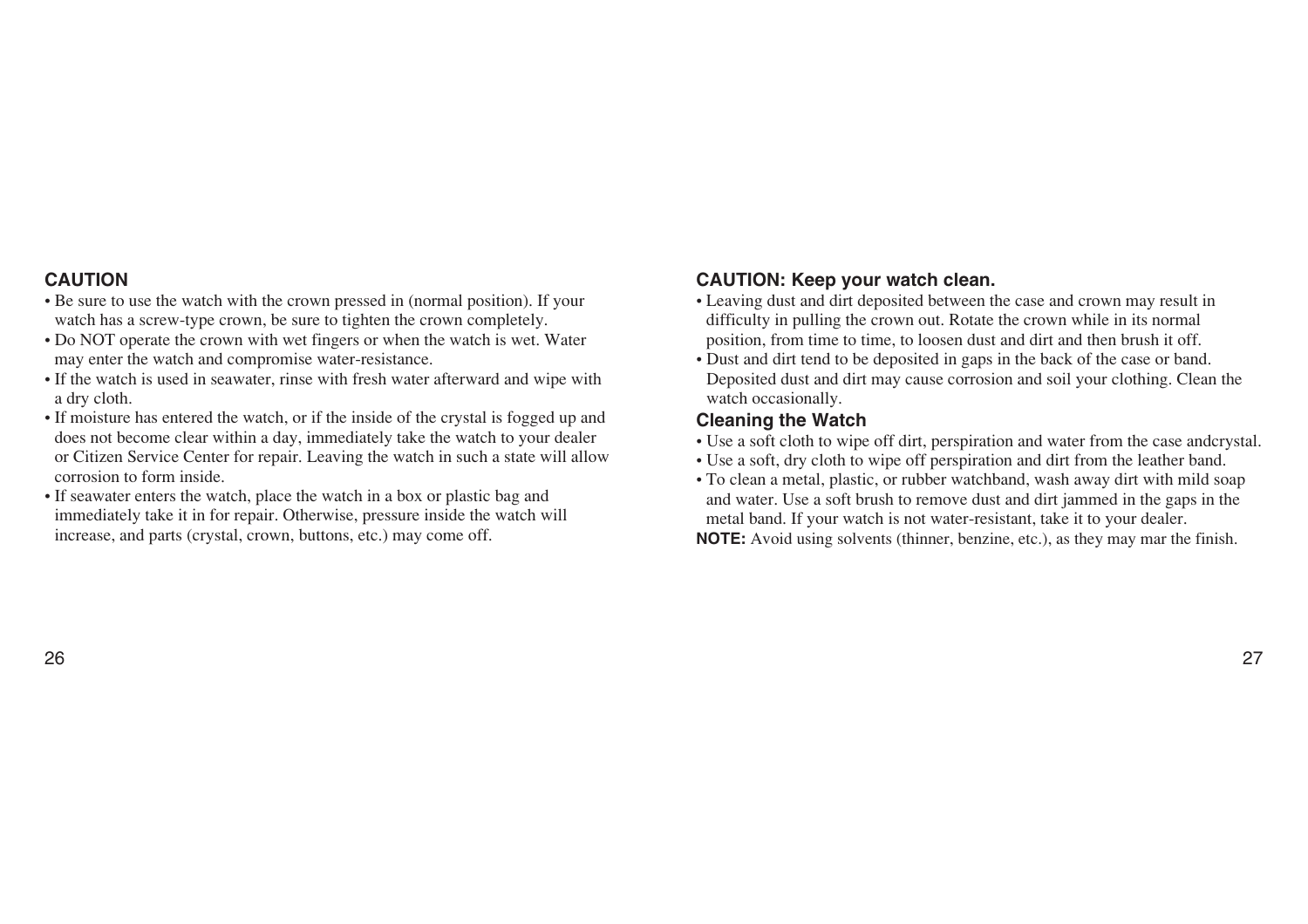#### **CAUTION: Operating environment**

• Use the watch within the operating-temperature range specified in the instruction manual.

Using the watch where temperatures are outside the specified range, may result in deterioration of functions or even stoppage of the watch.

• Do NOT use the watch in places where it is exposed to high temperature, such as in a sauna.

Doing so may result in a skin burn.

• Do NOT Ieave the watch in a place where it is exposed to high temperature, such as the glove compartment or dash-board of a car.

Doing so may result in deterioration of the watch, such as deformation of plastic parts.

• Do NOT place the watch close to a magnet.

Timekeeping will become inaccurate if you place the watch close to magnetic health equipment such as a magnetic necklace or a magnetic latch of a refrigerator door or handbag clasp or the earphone of a mobile phone. If this has occurred, move the watch away from the magnet and reset the time.

• Do NOT place the watch close to household appliances that generate static electricity.

Timekeeping may become inaccurate if the watch is exposed to strong static electricity, such as is emitted from a TV screen.

- Do NOT subject the watch to a strong shock such as dropping it onto a hard floor.
- Avoid using the watch in an environment where it may be exposed to chemicals or corrosive gases.

If solvents, such as thinner and benzine, or substances containing such solvents come in contact with the watch, discoloration, melting, cracking, etc.

may result. If the watch comes in contact with mercury used in thermometers, the case, band or other parts may become discolored.